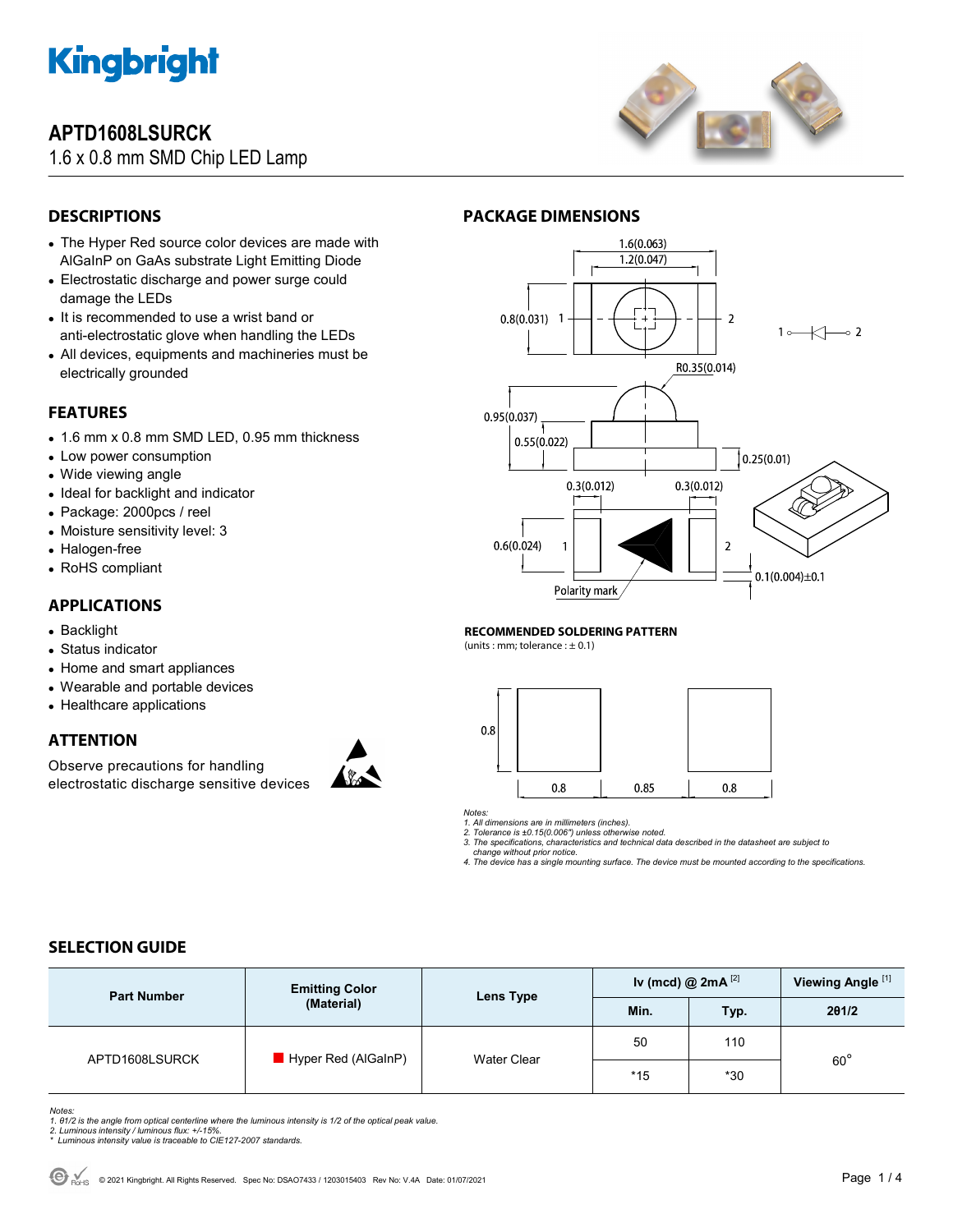# **Kingbright**

### **ELECTRICAL / OPTICAL CHARACTERISTICS at T<sub>A</sub>=25°C**

| <b>Parameter</b>                                                                           | Symbol                     | <b>Emitting Color</b> | Value                    |                          |                          | <b>Unit</b>           |
|--------------------------------------------------------------------------------------------|----------------------------|-----------------------|--------------------------|--------------------------|--------------------------|-----------------------|
|                                                                                            |                            |                       | Min.                     | Typ.                     | Max.                     |                       |
| Wavelength at Peak Emission $I_F$ = 2mA                                                    | $\lambda_{\rm peak}$       | Hyper Red             | $\overline{\phantom{a}}$ | 645                      | $\overline{\phantom{a}}$ | nm                    |
| Dominant Wavelength $I_F = 2mA$                                                            | $\lambda_{\text{dom}}$ [1] | <b>Hyper Red</b>      | $\overline{\phantom{a}}$ | 630                      | $\overline{\phantom{a}}$ | nm                    |
| Spectral Bandwidth at 50% $\Phi$ REL MAX<br>$I_F = 2mA$                                    | Δλ                         | <b>Hyper Red</b>      | $\overline{\phantom{a}}$ | 28                       | $\overline{\phantom{a}}$ | nm                    |
| Capacitance                                                                                | C                          | <b>Hyper Red</b>      | $\overline{\phantom{a}}$ | 35                       | $\overline{\phantom{a}}$ | pF                    |
| Forward Voltage $I_F$ = 2mA                                                                | $V_F$ <sup>[2]</sup>       | <b>Hyper Red</b>      | 1.5                      | 1.75                     | 2.1                      | $\vee$                |
| Reverse Current ( $V_R$ = 5V)                                                              | $I_R$                      | <b>Hyper Red</b>      | $\overline{\phantom{a}}$ | $\overline{\phantom{a}}$ | 10                       | μA                    |
| Temperature Coefficient of $\lambda_{peak}$<br>$I_F$ = 2mA, -10°C $\leq T \leq 85$ °C      | $TC_{\lambda peak}$        | <b>Hyper Red</b>      | $\overline{\phantom{a}}$ | 0.14                     | $\overline{\phantom{a}}$ | $nm$ /°C              |
| Temperature Coefficient of $\lambda_{\text{dom}}$<br>$I_F = 2mA$ , -10°C $\le T \le 85$ °C | $TC_{\lambda dom}$         | <b>Hyper Red</b>      | $\overline{\phantom{a}}$ | 0.05                     | $\overline{\phantom{a}}$ | $nm$ <sup>o</sup> $C$ |
| Temperature Coefficient of VF<br>$I_F$ = 2mA, -10°C $\leq$ T $\leq$ 85°C                   | $TC_{V}$                   | <b>Hyper Red</b>      | $\overline{\phantom{a}}$ | $-1.9$                   | $\overline{\phantom{a}}$ | $mV$ °C               |

*Notes:* 

1. The dominant wavelength (λd) above is the setup value of the sorting machine. (Tolerance λd : ±1nm. )<br>2. Forward voltage: ±0.1V.<br>3. Wavelength value is traceable to CIE127-2007 standards.

*4. Excess driving current and / or operating temperature higher than recommended conditions may result in severe light degradation or premature failure.* 

## **ABSOLUTE MAXIMUM RATINGS at T<sub>A</sub>=25°C**

| <b>Parameter</b>                             | Symbol                  | Value          | <b>Unit</b> |
|----------------------------------------------|-------------------------|----------------|-------------|
| Power Dissipation                            | $P_D$                   | 75             | mW          |
| Reverse Voltage                              | $V_R$                   | 5              | $\vee$      |
| Junction Temperature                         | $T_j$                   | 115            | $^{\circ}C$ |
| <b>Operating Temperature</b>                 | $T_{op}$                | $-40$ to $+85$ | $^{\circ}C$ |
| Storage Temperature                          | $T_{\text{stg}}$        | $-40$ to $+85$ | $^{\circ}C$ |
| <b>DC Forward Current</b>                    | $I_F$                   | 30             | mA          |
| <b>Peak Forward Current</b>                  | $I_{FM}$ <sup>[1]</sup> | 185            | mA          |
| Electrostatic Discharge Threshold (HBM)      | ۰                       | 3000           | $\vee$      |
| Thermal Resistance (Junction / Ambient)      | $R_{th}$ JA $^{[2]}$    | 640            | °C/W        |
| Thermal Resistance (Junction / Solder point) | $R_{th}$ JS $^{[2]}$    | 470            | °C/W        |

*Notes:* 

1. 1/10 Duty Cycle, 0.1ms Pulse Width.<br>2. R<sub>th Ja</sub> ,R<sub>h JS</sub> Results from mounting on PC board FR4 (pad size ≥ 16 mm<sup>2</sup> per pad).<br>3. Relative humidity levels maintained between 40% and 60% in production area are recommende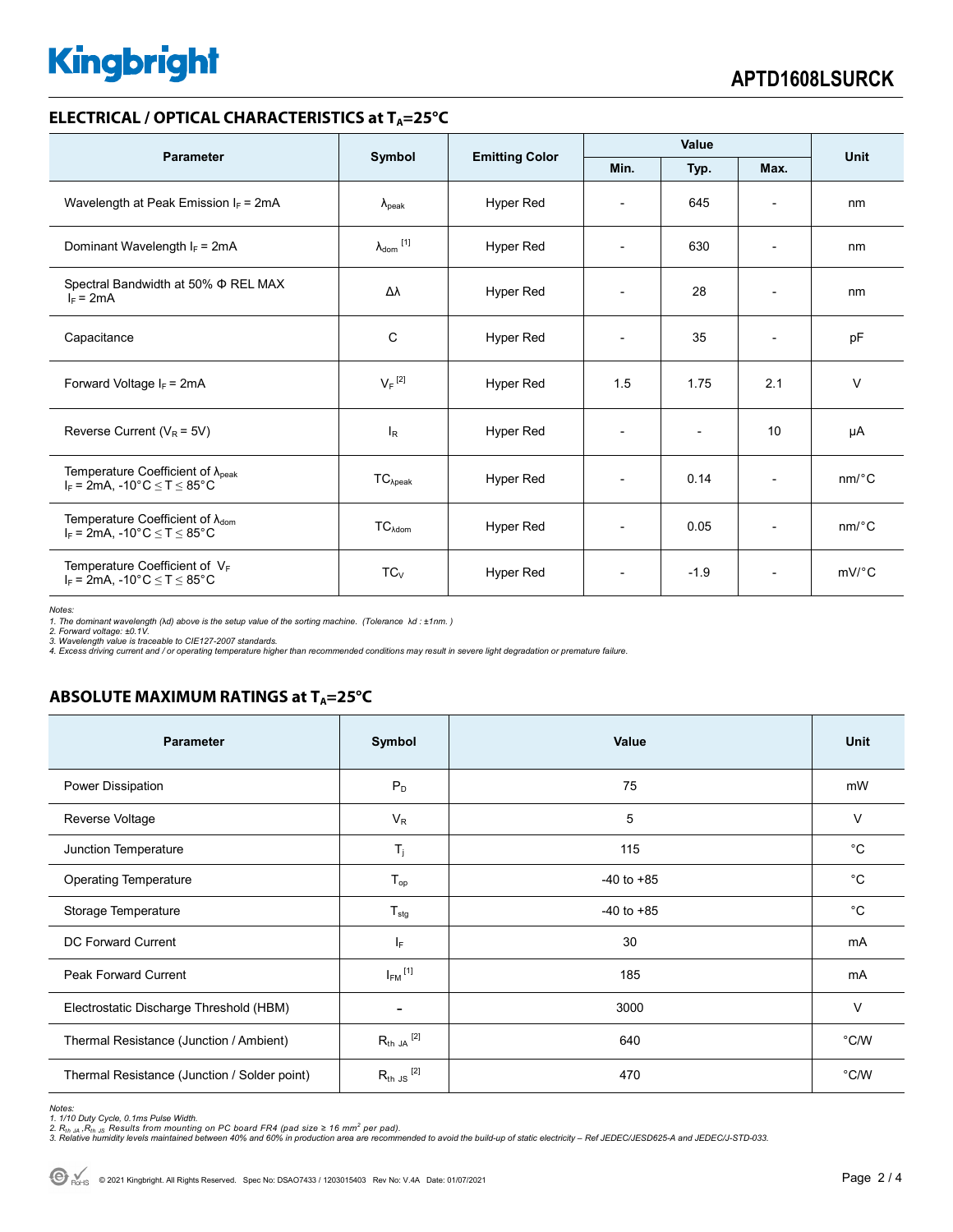# **Kingbright**

### **TECHNICAL DATA**



### **SPATIAL DISTRIBUTION**



**HYPER RED** 



### **REFLOW SOLDERING PROFILE for LEAD-FREE SMD PROCESS**



*Notes:* 

- *1. Don't cause stress to the LEDs while it is exposed to high temperature. 2. The maximum number of reflow soldering passes is 2 times.*
- 
- *3. Reflow soldering is recommended. Other soldering methods are not recommended as they might cause damage to the product.*

**TAPE SPECIFICATIONS** (units : mm)



#### **REEL DIMENSION** (units : mm)